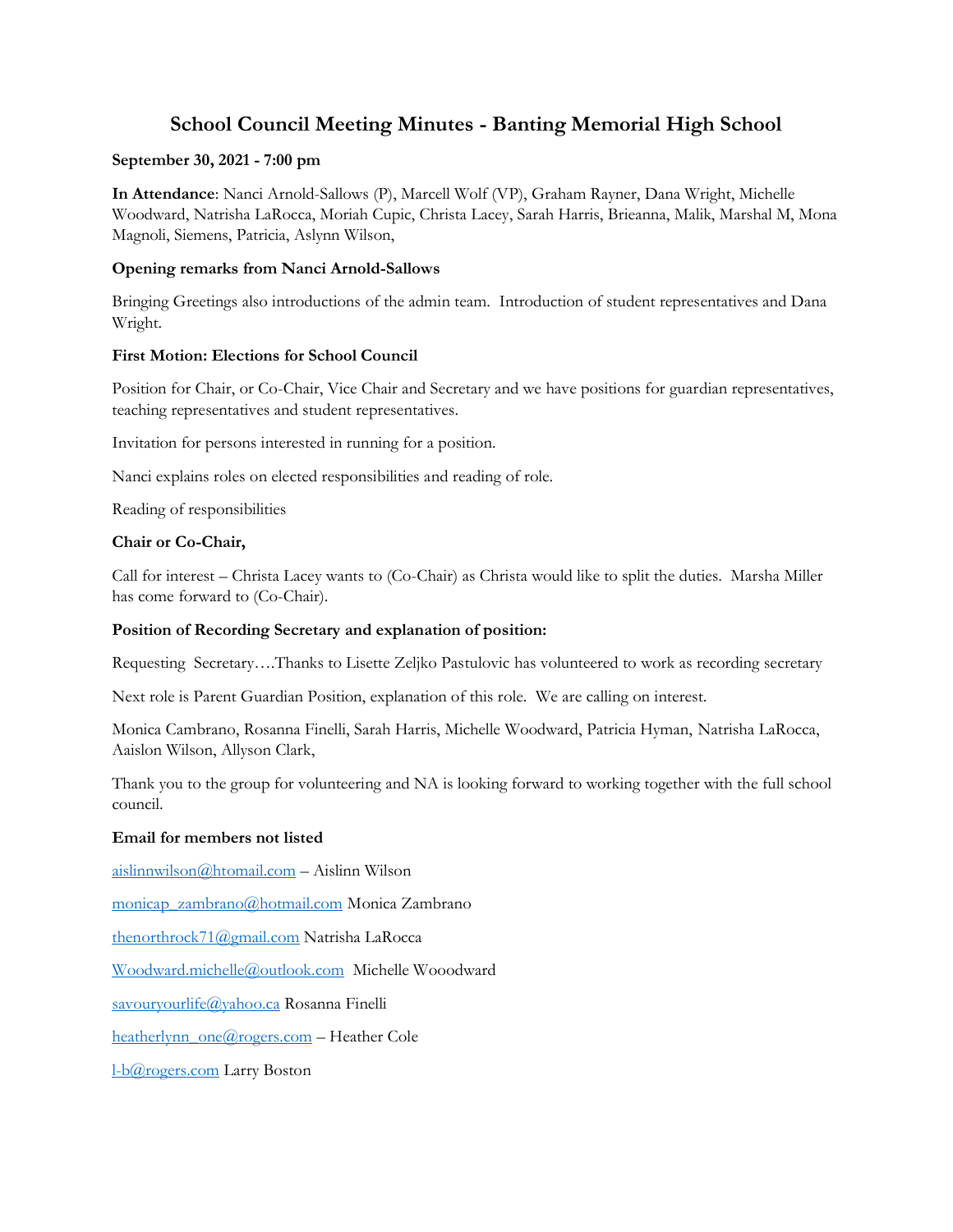### **Discussion:**

Condolences for the two students that passed away this week. Student support has been made available. Please reach out if you have any concerns.

### **Day of Reconciliation**

- Acknowledgements made in daily announcements
- Learning ongoing in classes

### **Clubs/Sports have started back up:**

- Soccer
- Flag football
- Badminton
- Volleyball
- Math/English help available at lunch

### **The cafeteria and library are open once again**

- Construction class creating more picnic tables for more seating outside
- Students do need to eat in the cafeteria now, not in the classroom

**Lockers** are once again being utilized by students

**Leadership class** is back in session planning activities

Family **monthly newsletter** will continue with Syner-Voice

### **Terry Fox Run**

- Oct 7 & 8 Terry Fox run will take place and will be run in cohorts
- Moriah (discussing leadership class focus on Terry Fox) Preparations are taking place and the event will be outside with a route set out and we can discuss next week on Week A. Stay tuned for information in the Newsletter.

Return of In school and afterschool help (academic for students)

### **Reporting**

- Oct 8 Process reports going home
- Oct 14 Virtual Parent teacher interviews links to be provided for parents/guardians to sign-up for meeting times
- Nov 22 Midterm reports
- Final reports will be the beginning of February
- Schedule layout of semester 2 is still to be decided, will be based on Covid health and safety requirements

These are just a few updates and items happening at the school

Parent Involvement Committee (PIC)

Michelle Woodward is part of the Simcoe district county school board and is the representative for Banting Memorial Highschool

The PIC is a County wide advisory committee - <https://scdsb.on.ca/connections>

A virtual event is being held on Oct 16th 7:30pm - 9:30pm